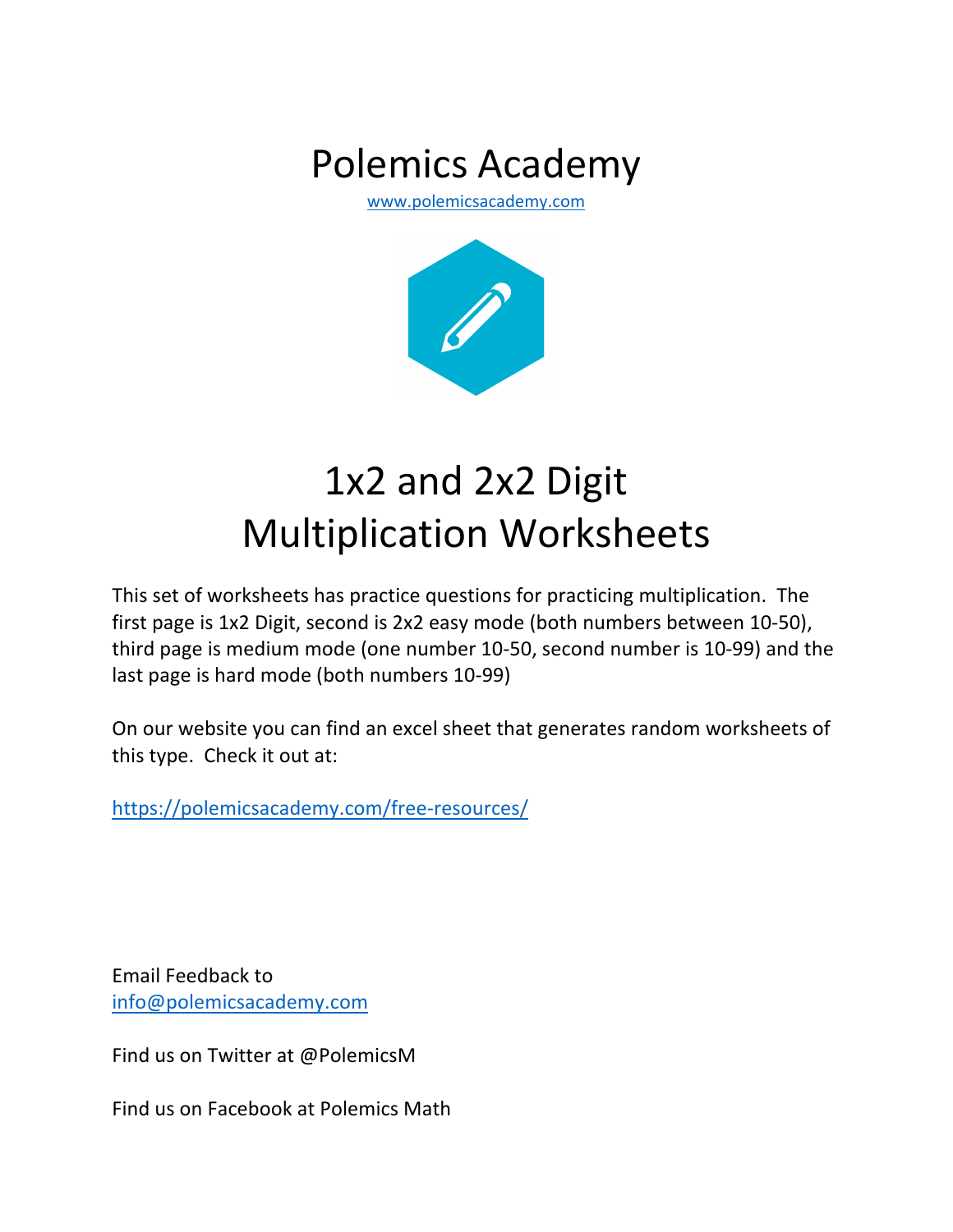## Multiplication Practice for 1 by 2 Digits PolemicsAcademy.com

| 64<br>$5\phantom{.0}$<br>$\mathsf{X}^-$     | 53<br>$x \t 6$                             | 48<br>$x \qquad 7$                        | 13<br>$x \sim 7$                                      | 48<br>$x$ 9                                         |
|---------------------------------------------|--------------------------------------------|-------------------------------------------|-------------------------------------------------------|-----------------------------------------------------|
| 62<br>$\overline{7}$<br>$\pmb{\mathsf{x}}$  | 12<br>$x \t 1$                             | 37<br>$x \qquad 8$                        | 88<br>$x \qquad 7$                                    | 41<br>$x$ 8                                         |
| 57<br>8<br>$\mathsf X$                      | 82<br>$x$ 8                                | 90<br>$x = 5$                             | 47<br>$x \qquad 2$                                    | 10<br>$\overline{7}$<br>$\mathsf{X}$                |
| 17<br>$6\phantom{1}6$<br>$\pmb{\mathsf{X}}$ | 39<br>$\overline{4}$<br>$x \sim$           | 58<br>$2\overline{ }$<br>$\mathbf x$      | 94<br>$5\phantom{.0}$<br>$x \underline{\hspace{2cm}}$ | 72<br>$\mathbf 1$<br>$\boldsymbol{\mathsf{X}}$      |
| 52<br>$6\overline{6}$<br>$\pmb{\mathsf{x}}$ | 25<br>$\overline{4}$<br>$\pmb{\mathsf{X}}$ | 43<br>$\frac{8}{1}$<br>$\pmb{\mathsf{X}}$ | 23<br>9<br>$\pmb{\mathsf{X}}$                         | 75<br>$\overline{\mathbf{r}}$<br>$\pmb{\mathsf{X}}$ |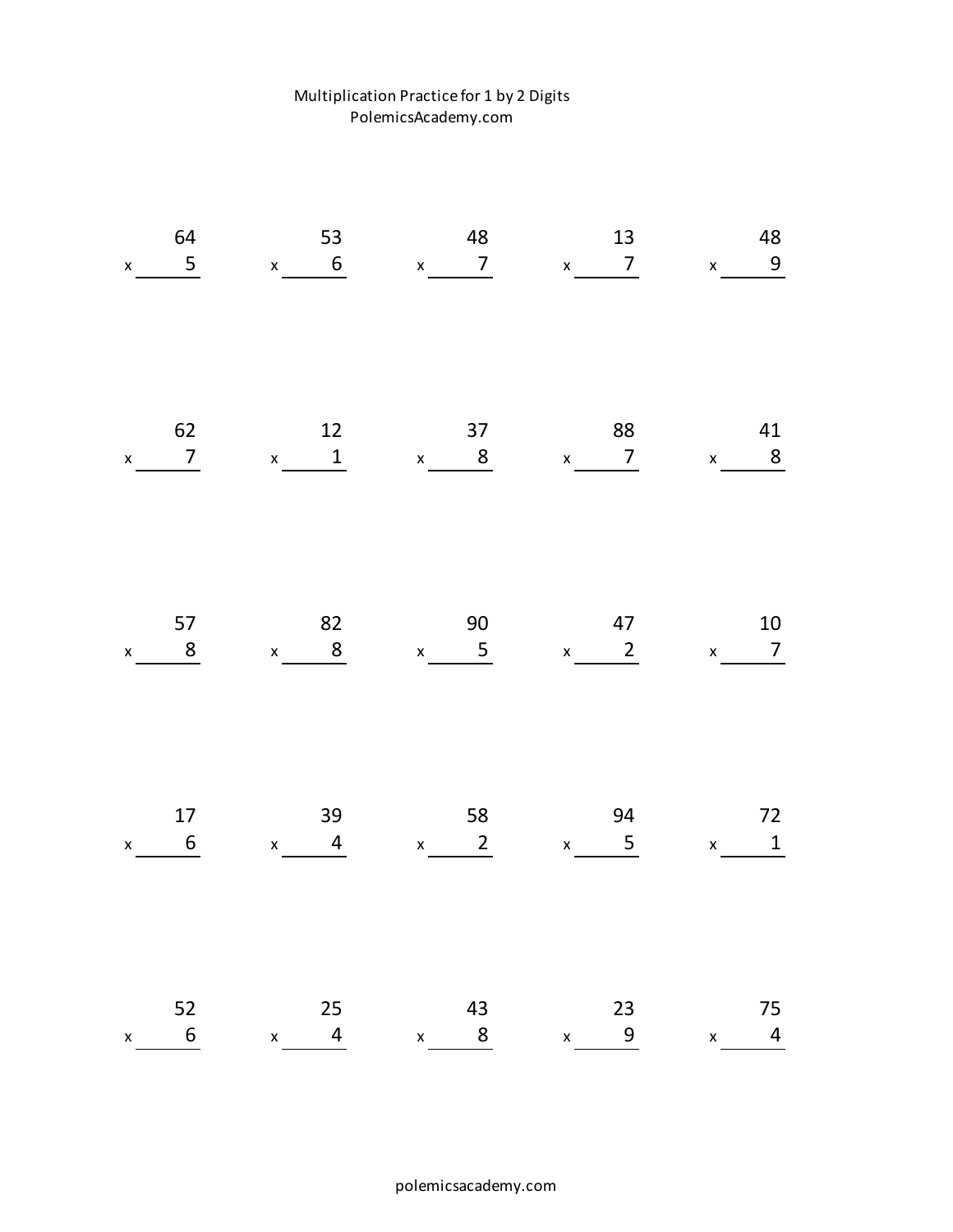| Multiplication Practice for 2 by 2 Digits: Easy Mode |
|------------------------------------------------------|
| PolemicsAcademy.com                                  |

| 29                 | 35                 | 26                 | $10\,$             | 50                 |
|--------------------|--------------------|--------------------|--------------------|--------------------|
| $14\,$             | $10\,$             | 27                 | 33                 | 49                 |
| $\pmb{\mathsf{X}}$ | $\mathsf{x}$       | $\pmb{\mathsf{X}}$ | $\pmb{\mathsf{X}}$ | $\pmb{\mathsf{x}}$ |
| 20                 | 24                 | 28                 | 21                 | 43                 |
| 23                 | $14\,$             | 11                 | 23                 | 17                 |
| $\pmb{\mathsf{x}}$ | $\mathsf{x}$       | $\mathsf X$        | $\pmb{\mathsf{X}}$ | $\pmb{\mathsf{x}}$ |
| 30                 | $16\,$             | 28                 | 50                 | 28                 |
| $30\,$             | 48                 | 19                 | 38                 | 45                 |
| $\pmb{\mathsf{x}}$ | $\mathsf{x}$       | $\mathsf{X}$       | $\pmb{\mathsf{X}}$ | $\pmb{\mathsf{X}}$ |
| 29                 | $18\,$             | 25                 | 34                 | 47                 |
| $40\,$             | $18\,$             | 34                 | 38                 | 33                 |
| $\pmb{\mathsf{X}}$ | $\mathsf{x}$       | $\mathbf{x}^-$     | $\mathsf X$        | $\pmb{\mathsf{x}}$ |
| 12                 | $16\,$             | 47                 | 14                 | 27                 |
| 20                 | $10\,$             | $10\,$             | 19                 | 42                 |
| $\pmb{\mathsf{x}}$ | $\pmb{\mathsf{X}}$ | $\pmb{\mathsf{X}}$ | $\pmb{\mathsf{X}}$ | $\pmb{\mathsf{x}}$ |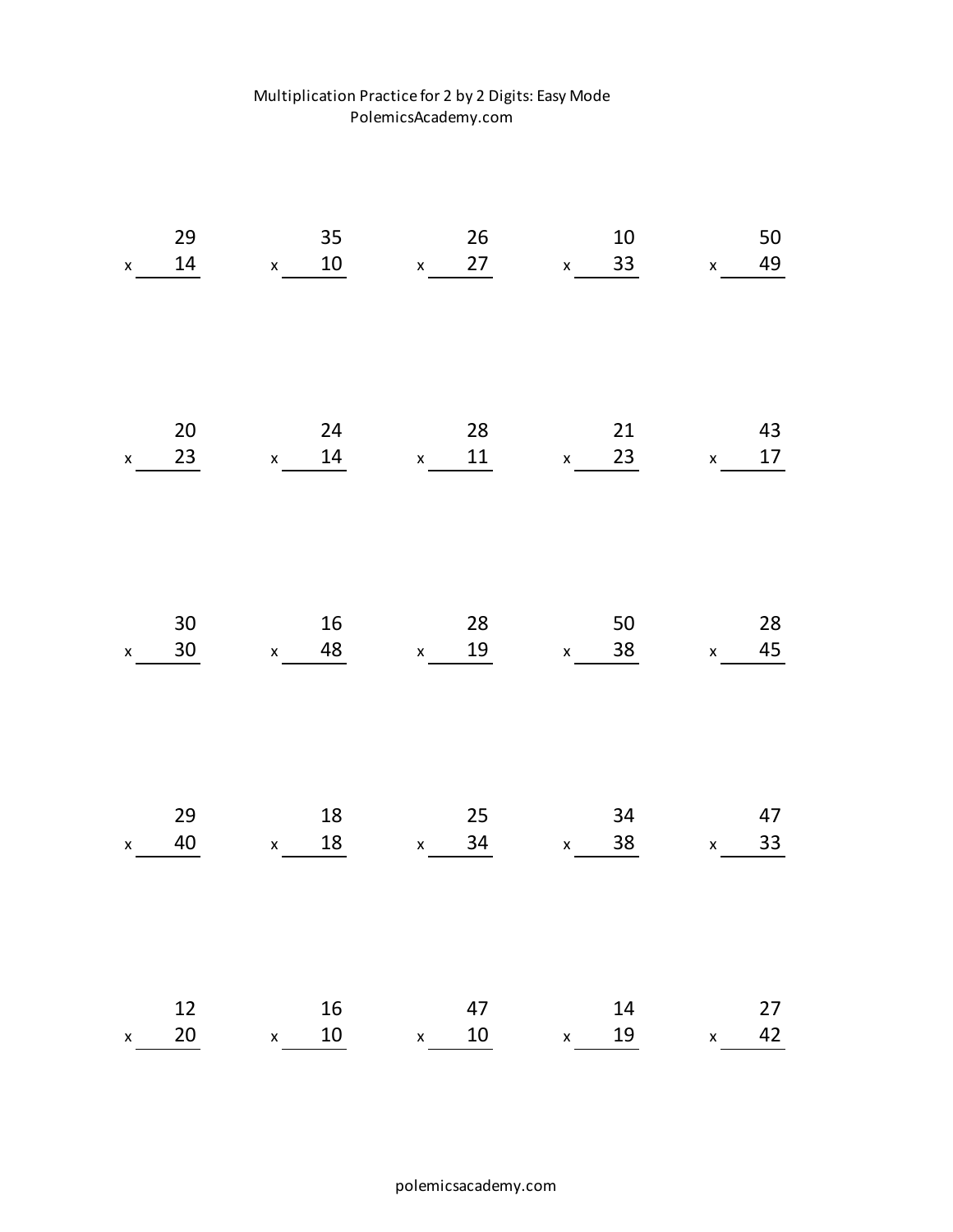| 19                 | 31                 | 18                 | 29                 | 19                 |
|--------------------|--------------------|--------------------|--------------------|--------------------|
| 46                 | 29                 | $20\,$             | 49                 | 26                 |
| $\pmb{\mathsf{X}}$ | $\mathsf{X}$       | $\mathsf{X}^-$     | $\pmb{\mathsf{X}}$ | $\pmb{\mathsf{X}}$ |
| 22                 | 89                 | 85                 | 89                 | 43                 |
| 35                 | 33                 | 48                 | 30 <sup>°</sup>    | 22                 |
| $\pmb{\mathsf{X}}$ | $\pmb{\mathsf{X}}$ | $\pmb{\mathsf{X}}$ | $\mathsf X$        | $\pmb{\mathsf{X}}$ |
| 45                 | 41                 | $70\,$             | $70\,$             | 99                 |
| 37                 | $14\,$             | 18                 | 49                 | 39                 |
| $\pmb{\mathsf{x}}$ | $\mathsf{x}$       | $\mathsf{X}$       | $\mathsf X$        | $\pmb{\mathsf{X}}$ |
| 92                 | 49                 | 92                 | 80                 | 26                 |
| 29                 | $11\,$             | 13                 | 49                 | 48                 |
| $\pmb{\mathsf{x}}$ | $\pmb{\mathsf{X}}$ | $\mathsf{X}^-$     | $\mathsf X$        | $\pmb{\mathsf{X}}$ |
| 83                 | $30\,$             | 63                 | 74                 | 14                 |
| 32                 | 15                 | 12                 | 45                 | $17\,$             |
| $\pmb{\mathsf{x}}$ | $\pmb{\mathsf{X}}$ | $\pmb{\mathsf{X}}$ | $\pmb{\mathsf{x}}$ | $\pmb{\mathsf{X}}$ |

## Multiplication Practice for 2 by 2 Digits: Medium Mode PolemicsAcademy.com